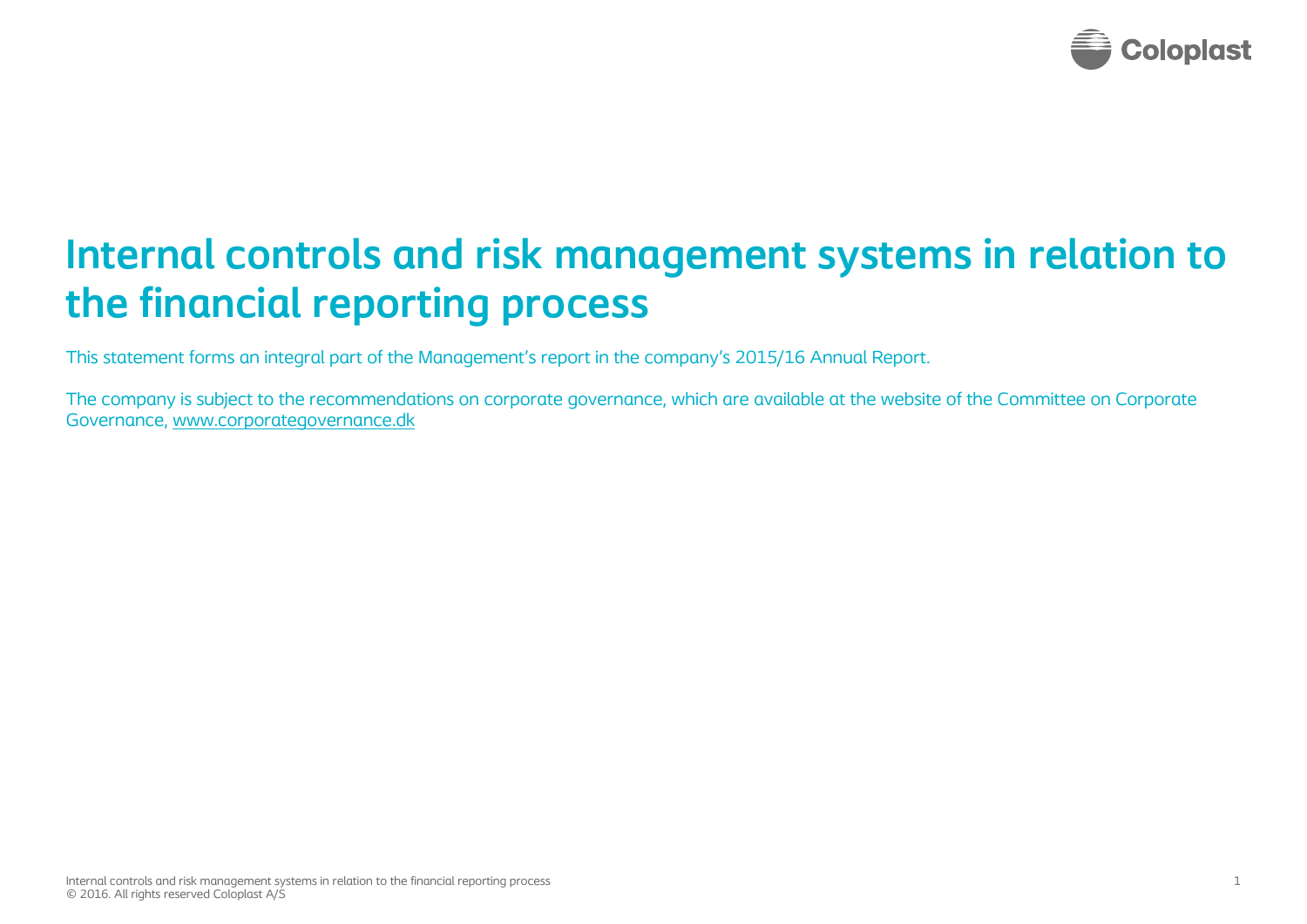

## **Purpose**

The purpose of Coloplast's internal controls and risk management systems in relation to the yearly and interim financial reporting process is to ensure that the internal and external financial statements are presented in accordance with IFRS as adopted by the EU and additional Danish disclosure requirements for annual reports of listed companies, and to ensure that the financial statements give a true and fair view free from material misstatement.

The Company's established internal control and risk management systems ensure that material errors or irregularities in the financial statements are identified and corrected, but provides no absolute assurance that all errors are detected and corrected.

The internal control and risk management systems comprise the following areas:

- ۰ Control environment
- $\bullet$ Risk assessment
- ۰ Control activities
- $\bullet$ Information and communication
- ۰ **Monitoring**

# **Control environment**

The Board of Directors has set up an audit committee that will assist the Board of Directors in, among other things, supervising the yearly and interim financial reporting process and the efficiency of the company's internal control and risk management systems. The audit committee works on assessing the internal control systems and acts as preliminary in relation to the Board of Directors. The audit committee was set up following the Annual General Meeting held in December 2009.

The Executive Management is responsible for maintaining efficient controls and risk management system. The Executive Management has implemented the controls necessary to address the risks identified in relation to financial reporting.

The composition of the Board of Directors and the Executive Management ensures the relevant competencies with respect to internal controls and risk management in relation to the financial reporting process.

Powers and responsibilities are defined in the Board of Directors' instructions to the Executive Management. The Board of Directors approves the communications policy, the treasury and finance policy, risk management, the code of conduct as well as Coloplast's mission, corporate values and vision. The Executive Management approves all other policies and regularly briefs the Board of Directors on such policies. The relevant functions at Coloplast issue guidelines and monitor the application of all policies and procedures. Coloplast's accounting policies are set out in the Coloplast financial reporting manual, which is available to all employees. The organisational structure and the internal guidelines combined with laws and other regulations to make up the control environment.

#### **Risk assessment**

On a quarterly basis, the Board of Directors and the Executive Management assess risks that Coloplast is exposed to, including risks related to the yearly and interim financial reporting.

For more information on risk management at Coloplast, go to Corporate Governance on the Coloplast website. http://www.coloplast.com/Investor-Relations/Corporate-Governance/

The audit committee reviews certain high-risk areas at least once a year, including the following:

- $\bullet$ Significant accounting estimates
- ٠ Material changes to the accounting policies

At least once a year, the audit committee reviews the current internal controls to consider whether they are effective in relation to the risks identified in the financial reporting process.